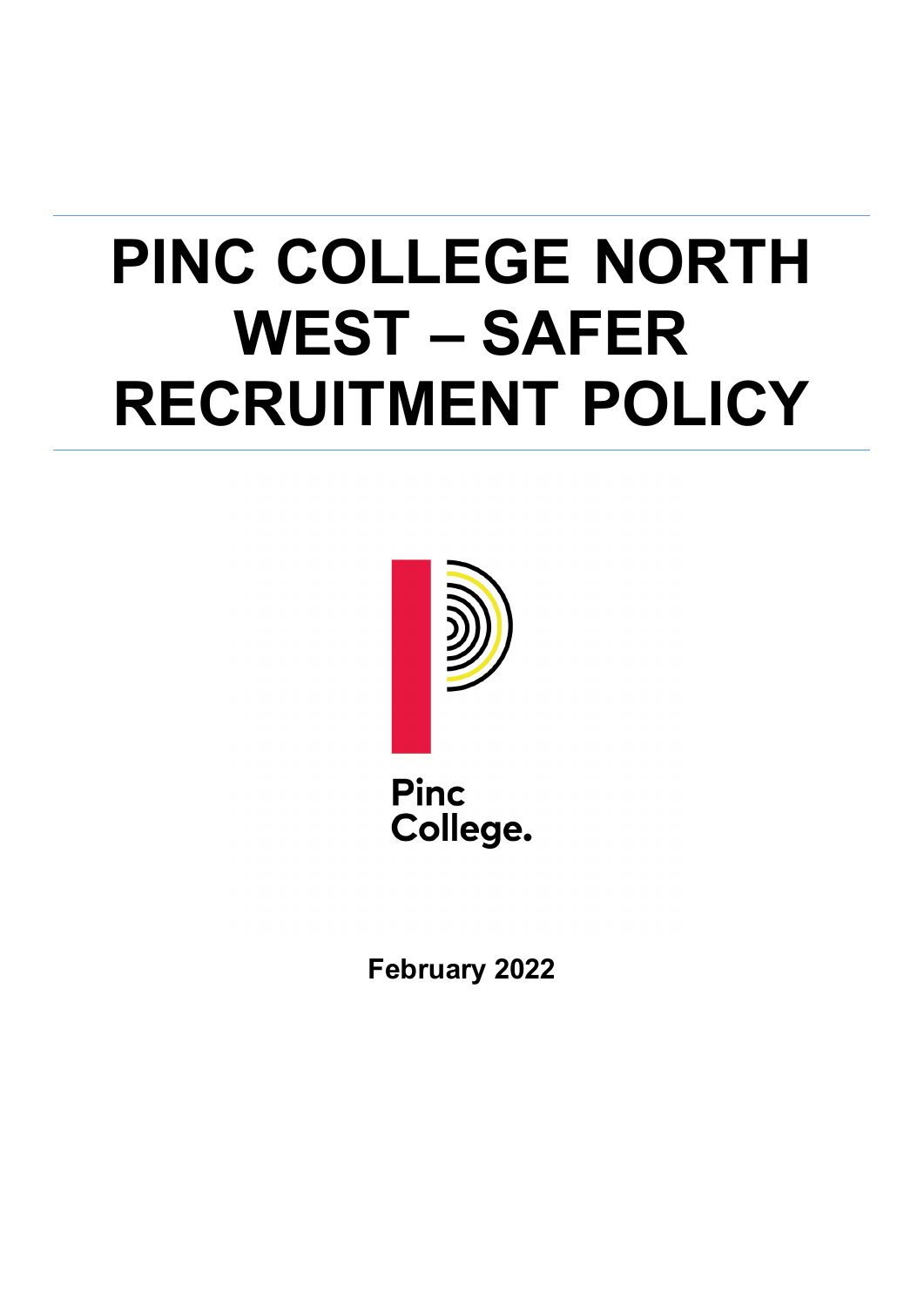

#### **CONTENTS**

**Introduction Scope Equality Statement Legal Framework Our Values Responsibilities Board of Governors Executive College Lead, Operations Lead and DSL College Team Safer Recruitment Training Advertising Posts Applications References Procedure Decision Induction DBS Check**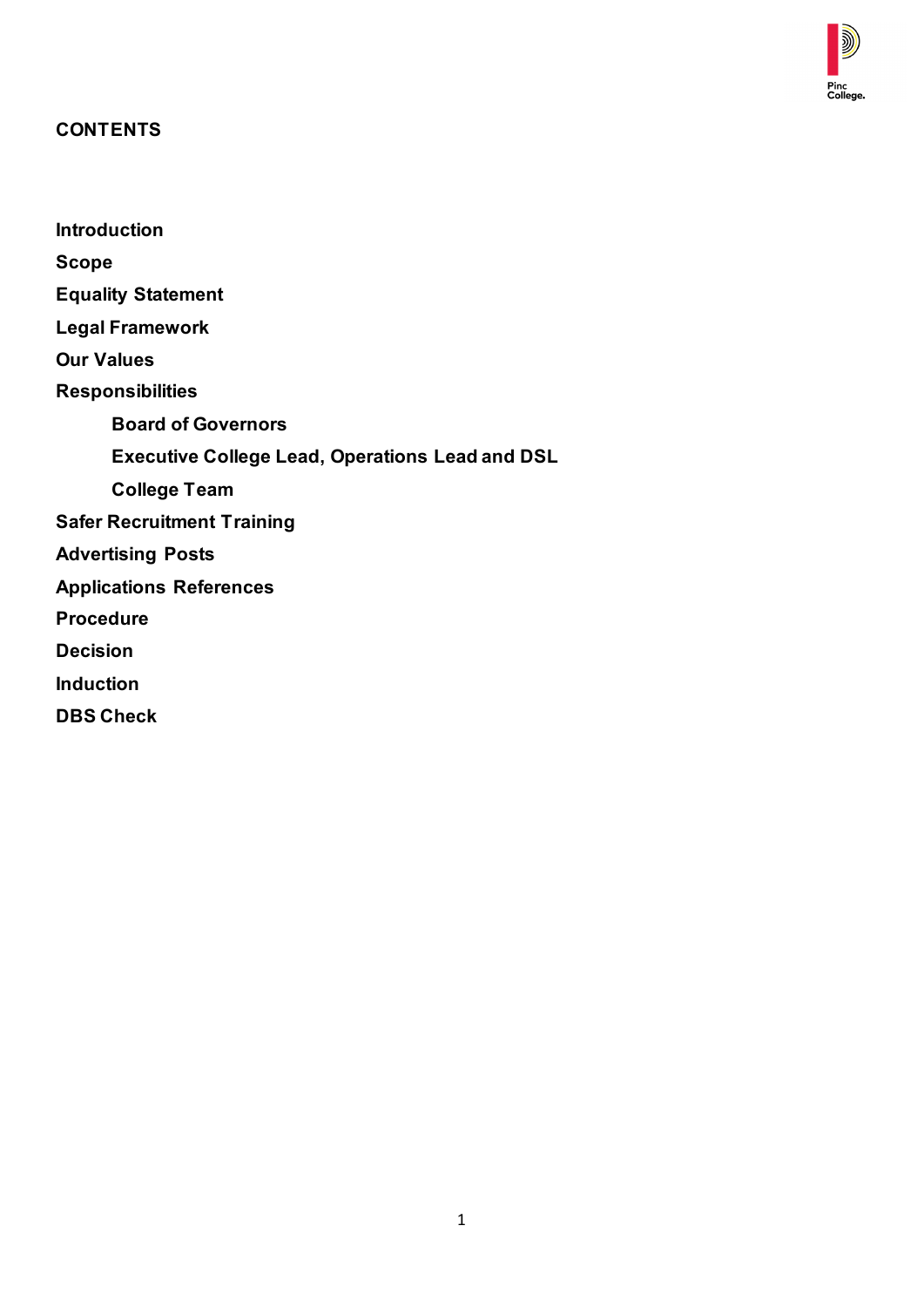

#### **INTRODUCTION**

Pinc College North West (the College) is an Independent Specialist College for young people aged 16-25 with autism and/or mental ill-health and anxiety.

The College and its Board of Governors is committed to promoting the safeguarding and welfare of students, the College team and others using or visiting the premises or participating in College sponsored activities.

#### **SCOPE**

This policy deals with the protection of young people and all adults at risk. Throughout this policy reference is made to young people. This means all students aged 16-25 enrolled at the College.

A child is someone under the age of 18. An adult at risk is someone over the age of 18 and a person who may need community care services by reason of mental or other disability, age or illness; and who is or may be unable to take care of themselves, or unable to protect themselves against harm or exploitation.

Students under the age of 18 attending the college are recognised as children, in line with Safeguarding children legislation. Students over the age of 18 are recognised as adults, in line with Safeguarding adults' legislation.

The College has several campuses that provide appropriate, challenging, and meaningful study programmes, to increase employability skills. This policy relates to accessibility across all aspects

Any reference to the College 'team' in this policy means all staff and volunteers working at each of its campuses.

This policy applies to all members of the College community (including the College team, students, parents/carers, and visitors.

#### **EQUALITY STATEMENT**

The College will make sure that all students and staff have the same protection regardless of age, disability, gender, racial heritage, religious belief, sexual orientation, or identity. The College is committed to anti-discriminatory practice and recognises the additional needs of young adults from minority ethnic groups and those with learning disabilities and/or difficulties and the barriers they may face, especially around communication. This statement will be observed as part of the College safer recruitment processes.

#### **LEGAL FRAMEWORK**

Relevant Acts, legislation and guidance are as follows:

- Keeping Children Safe in Education 2021
- The Care Act 2014
- Working Together to Safeguarding Children 2018
- The Safeguarding Vulnerable Groups Act 2006
- The Protection of Children Act 1999 requires employers to carry out Criminal Record Checks before employees are allowed to come into contact with children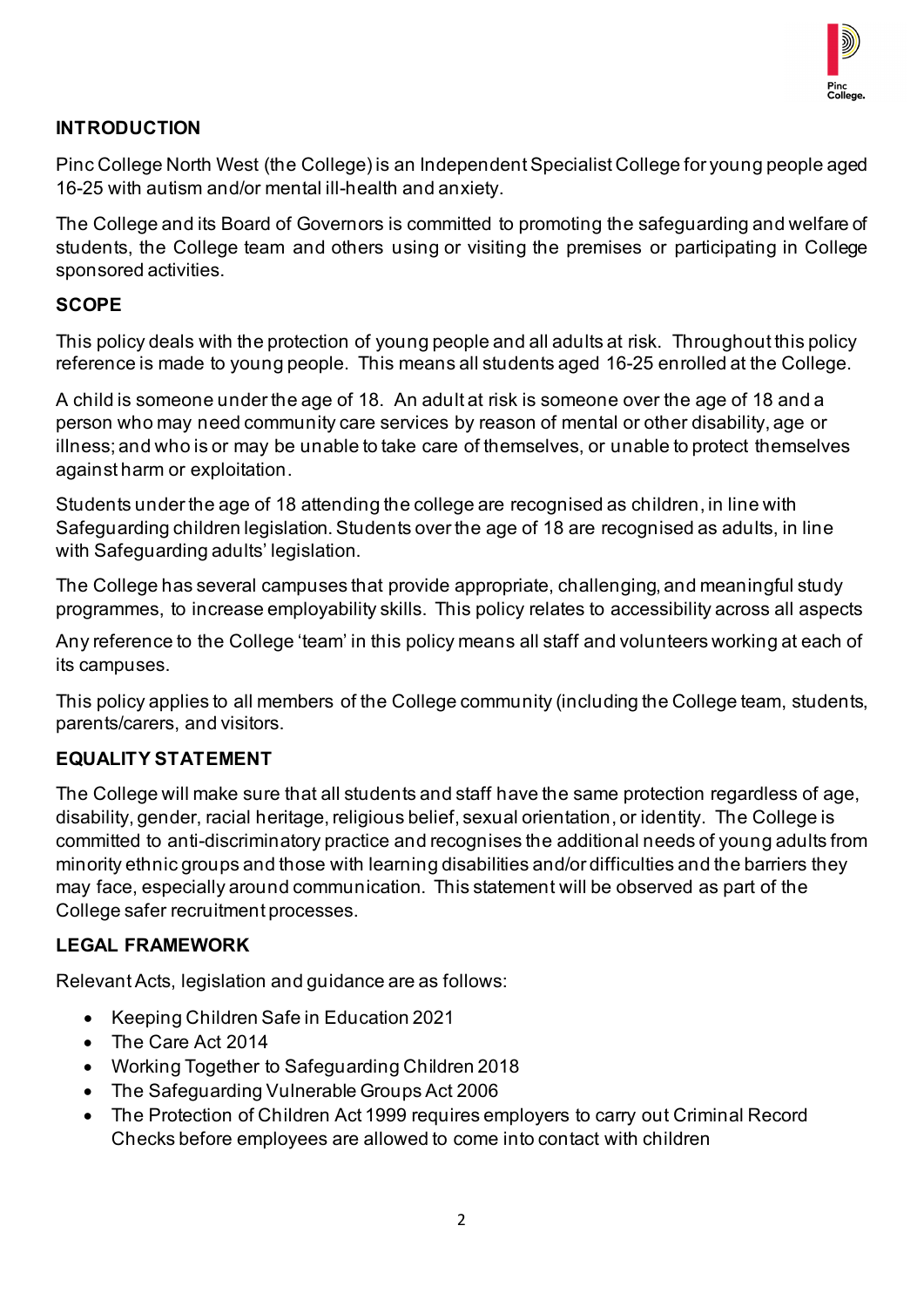

- The Education Act 2002 requires that governing bodies of FE providers have a statutory duty to make arrangements to safeguard and promote the welfare of children and young people
- The Protection of Freedoms Act 2012 which changed the definition of Regulated Activity including who is eligible for a barred list check
- The Equality Act 2015
- The Mental Capacity Act 2005
- SEN Code of Practice 2015

## **OUR VALUES**

To be Respectful, Responsible, Safe and Kind, are at the core of our values. They are reflective of expected behaviours and set the foundation upon which the College builds its culture

# **RESPONSIBILITIES**

## *Board of Governors*

The overall accountability for ensuring compliance with this policy and its link to safeguarding at the College, rests with the Board of Governors of the College. The Board of Governors will ensure that all necessary procedures are devised, implemented, monitored, and reviewed to ensure compliance with relevant legislation. They will: -

- plan to ensure that the College complies with all relevant legislation, statutory requirements, codes of practice and DfE guidance
- Govern and create the management structure and periodically monitor its effectiveness, ensuring the Executive Lead (as Key Manager for Safer Recruitment) carries out the assigned responsibilities
- discuss Safer Recruitment at Board Meetings
- provide a safe environment for students, the College team, visitors, and other users of the campuses.

The Board of Governors and Executive College Lead recognise the valuable contribution to the continuous improvement of policies that can be made from the entire College team. Consultation and feedback are carried out on a termly basis. All of the College team are encouraged to contribute to the evolving management of Safeguarding and Safer Recruitment at meetings and the termly consultation and feedback processes.

## *Executive College Lead, Operations Lead and Campus Lead (DSL)*

The Executive College Lead Operations Lead and Campus Lead are responsible for the implementation of this policy. At any time that a formal interview takes place, at least 2 will be in attendance and questions on safeguarding will be asked during the interview. Wherever possible a Governor will also be in attendance*.* 

## *College Team*

Appropriate security checks are made on all team members when they are appointed. For example, ensuring team members hold a current DBS or an enhanced DBS checks if working with vulnerable adults (19+).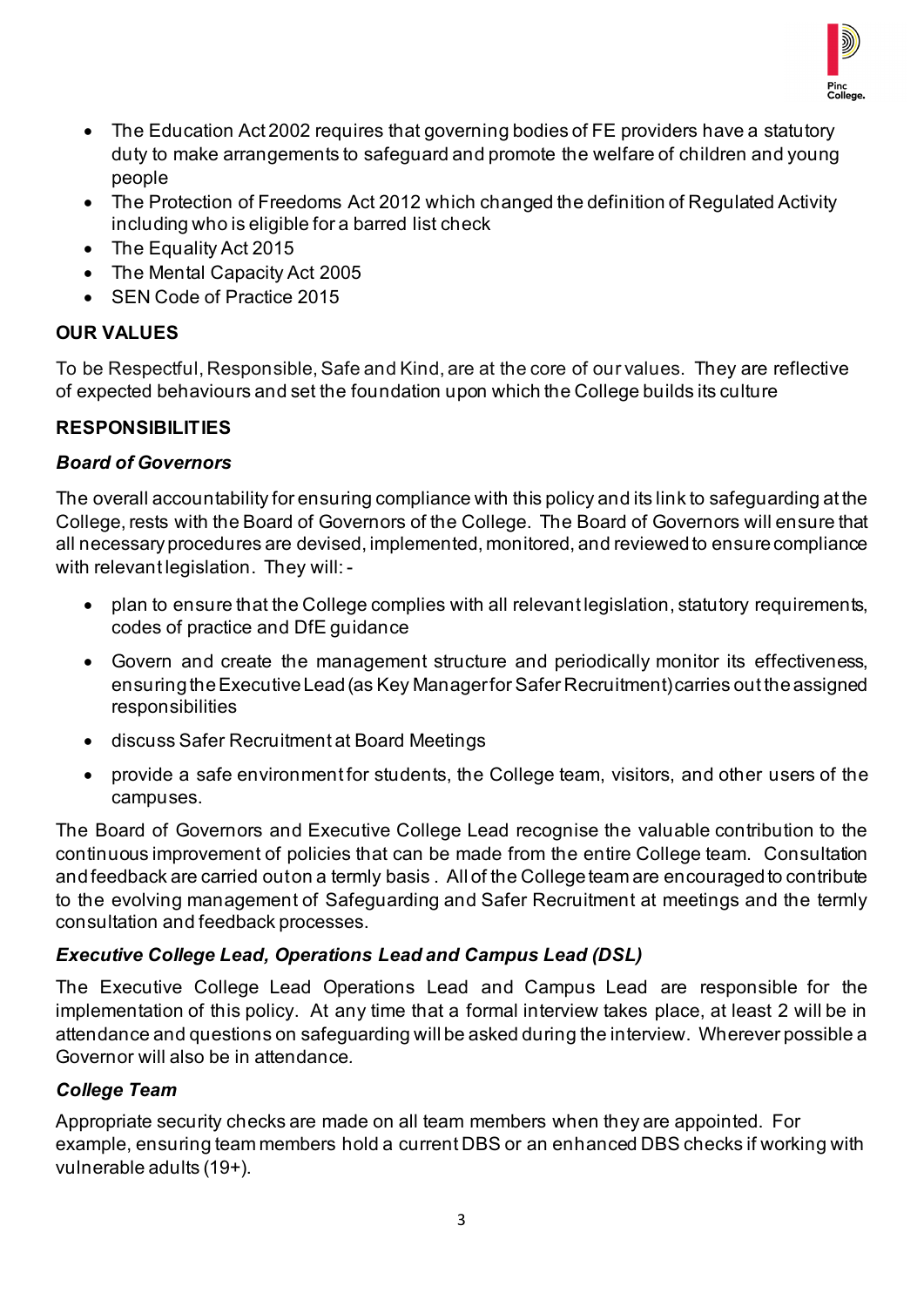

All team members, regardless of their post, share in the responsibility for protecting students, keeping them safe from harm whilst they are attending any area of the College and for reporting any concerns about a young person's welfare.

All team members will be required to sign to say they have received and read this policy.

# **SAFER RECRUITMENT TRAINING**

The Executive College Lead, Operations Lead and Campus Leads will attend accredited Safer Recruitment Training every two years to ensure the recruitment, selection procedures and processes help to deter, reject or identify people who might abuse young people or who are unsuited to work with them as an essential part of creating a safe environment.

The training will:

- give participants an awareness and understanding of offender behaviour
- identify the key features of staff recruitment that help deter or prevent the appointment of unsuitable people
- consider policies and practices that minimise opportunities for abuse or ensure its prompt reporting
- help participants begin to review their own processes and the College policies with a view to making them safer.

# **ADVERTISING POSTS**

All advertisements for vacancies will carry the safeguarding statement:

*PINC College is committed to safeguarding and promoting the welfare of young people and all staff are expected to share this commitment. You will be expected to report any concerns relating to the safeguarding of young people in accordance with agreed procedures. If your own conduct in relation to the safeguarding of young people gives cause for concern, PINC College agreed child and adult protection procedures will be followed.* 

Advertisements will also notify potential applicants of the need to undertake pre-employment checks including an Enhanced DBS Check.

# **APPLICATIONS**

Job Descriptions will be posted alongside any advertisements, for the duration of the advertisement and applicants will be directed to read the Safeguarding and Safer Recruitment policies prior to interview.

Applications are accepted strictly by application form only. Under no circumstances are CV's accepted.

Application forms include a full and thorough personal & employment history, personal and qualification information and must be signed by the applicant.

# **REFERENCES**

References are required on a standard College Reference Request Form. They include a request for information regarding the suitability of the candidate to work with vulnerable young adults.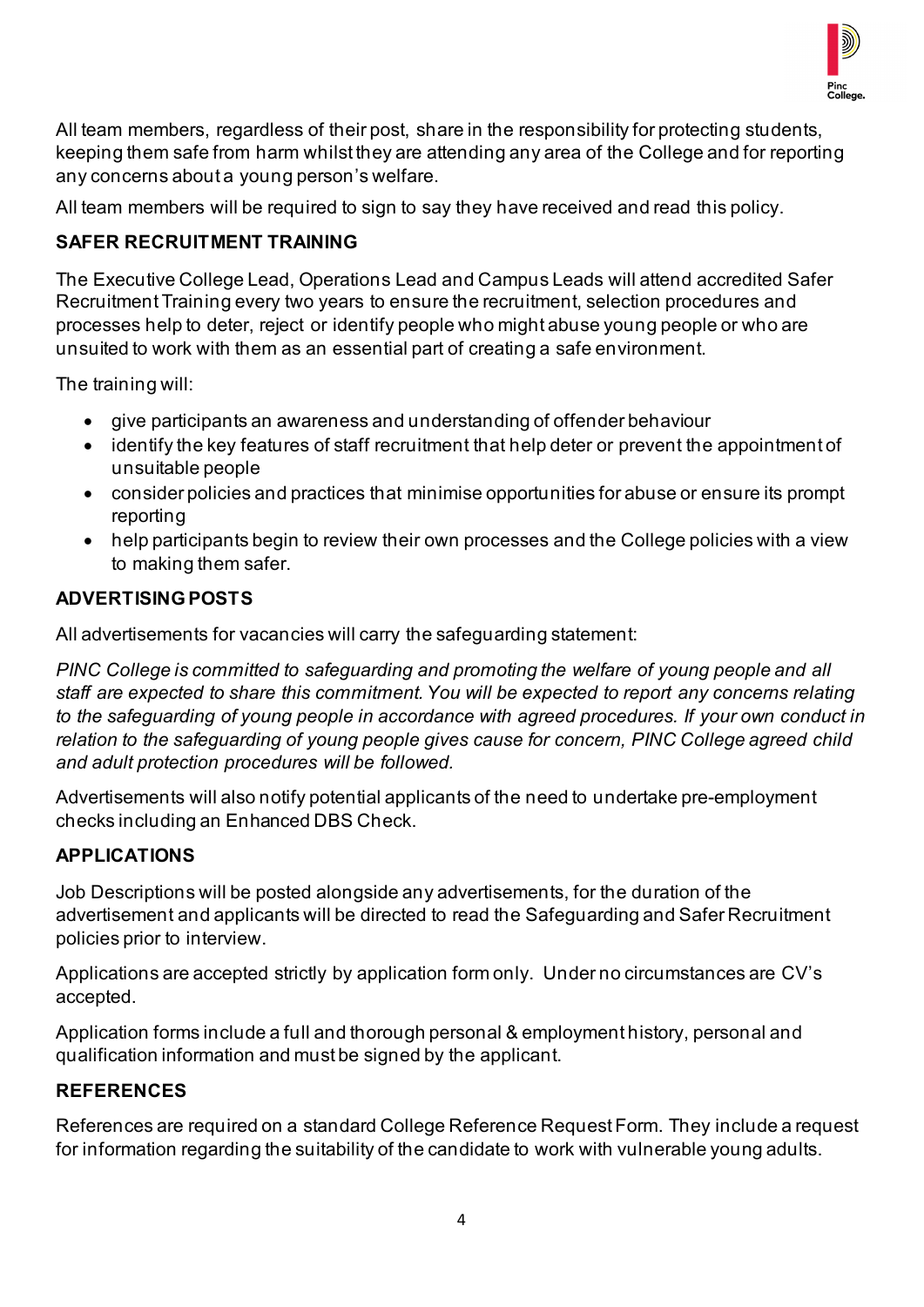

Two references are requested after a position has been offered (one of which must be from the most recent employer) but may be considered as part of the interview process and scrutinised as required. Where references have been requested in advance of interview, supplementary questions arising from the references may be asked of the candidates in addition to set questions at interview.

After receipt of the references, will call one of the referees to check the validity of the reference. When verifying references, the College will ask if there are any issues with the applicant working with children and adults at risk, and whether there are any safeguarding concerns. A record of the conversation will be retained in the employee's file and the date of the conversation will be recorded on the **Single Central Record.**

# **PROCEDURE**

- It is the policy of the College to undertake strict procedures in the recruitment of new staff to any post within the College
- All posts will be advertised internally, externally, or both. This will be decided by the leadership team but mindful of any equal opportunities legislation
- Application forms will ask for criminal convictions to be disclosed
- Applicants will be short listed according to criteria relating to the person specification for the post.

Within the recruitment process, all prospective employees will undertake a multi stage interview to ensure their application meets with this safer recruitment policy.

It will be explained to the candidate that employment is dependent upon:

- Two satisfactory references
- A clear Enhanced DBS Check
- Sight of original identification and certificates relevant to the post (if appropriate)
- Qualifications will be recorded on the College system and scanned copies of relevant qualifications will be retained on the personnel file
- A written explanation of any gaps in the applicants work history will be recorded at the interview and placed on the personnel file
- Written records of the interview process will be kept for 6 months to one year and will be retained on the applicant's personnel file if successful.

## **DECISION**

The decision making process will involve at least the Executive College Lead, DSL and a Governor. The decision to appoint will be based on the grades achieved by candidates.

## **INDUCTION**

The successful candidate will be asked to attend an induction to complete the following elements which make up the routine recruitment procedure for all staff:

• Completion of a DBS check at Enhanced Level application form. The form may be completed remotely, and necessary proof of identification seen and retained on the team member's file